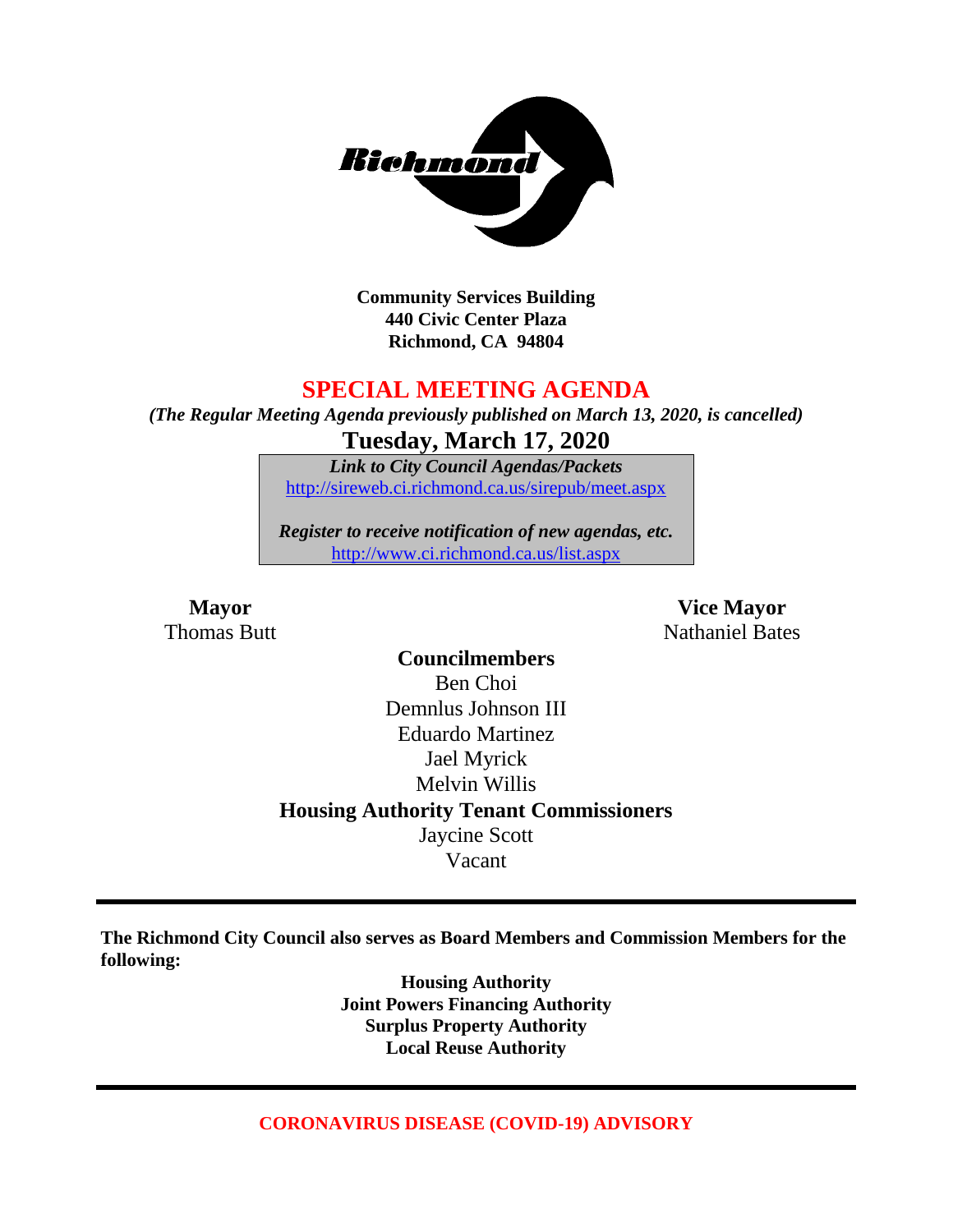On March 16, 2020, the Health Officer of Contra Costa County issued an Order through April 7, 2020 that directed that all individuals living in the county to shelter at their place of residence except that they may leave to provide or receive certain essential services or engage in certain essential activities and work for essential businesses and governmental services.

Under the Governor's Executive Order N-25-20, this meeting may utilize teleconferencing. Members of the public will still be able to observe and offer public comment in City Council Chambers at 440 Civic Center Plaza.

How to watch the meeting from home:

- 1. KCRT Comcast Channel 28 or AT&T Uverse Channel 99
- 2. Livestream online at <http://www.ci.richmond.ca.us/3178/KCRT-Live>

We are happy to accommodate written public comments. All comments must be received via email by 4:00 p.m. on Tuesday, March17, 2020. Comments received by 4:00 p.m. will be put into the record and considered before Council action. Comments can be submitted by email to [cityclerkdept@ci.richmond.ca.us.](mailto:cityclerkdept@ci.richmond.ca.us)

### **COMMUNICATION ACCESS INFORMATION:**

**This meeting is being held in a wheelchair accessible location. To request disability-related accommodation(s) to participate in the meeting, including auxiliary aids or services, please contact Bruce Soublet, ADA Coordinator, at (510) 620-6509 at least three business days before the meeting date.**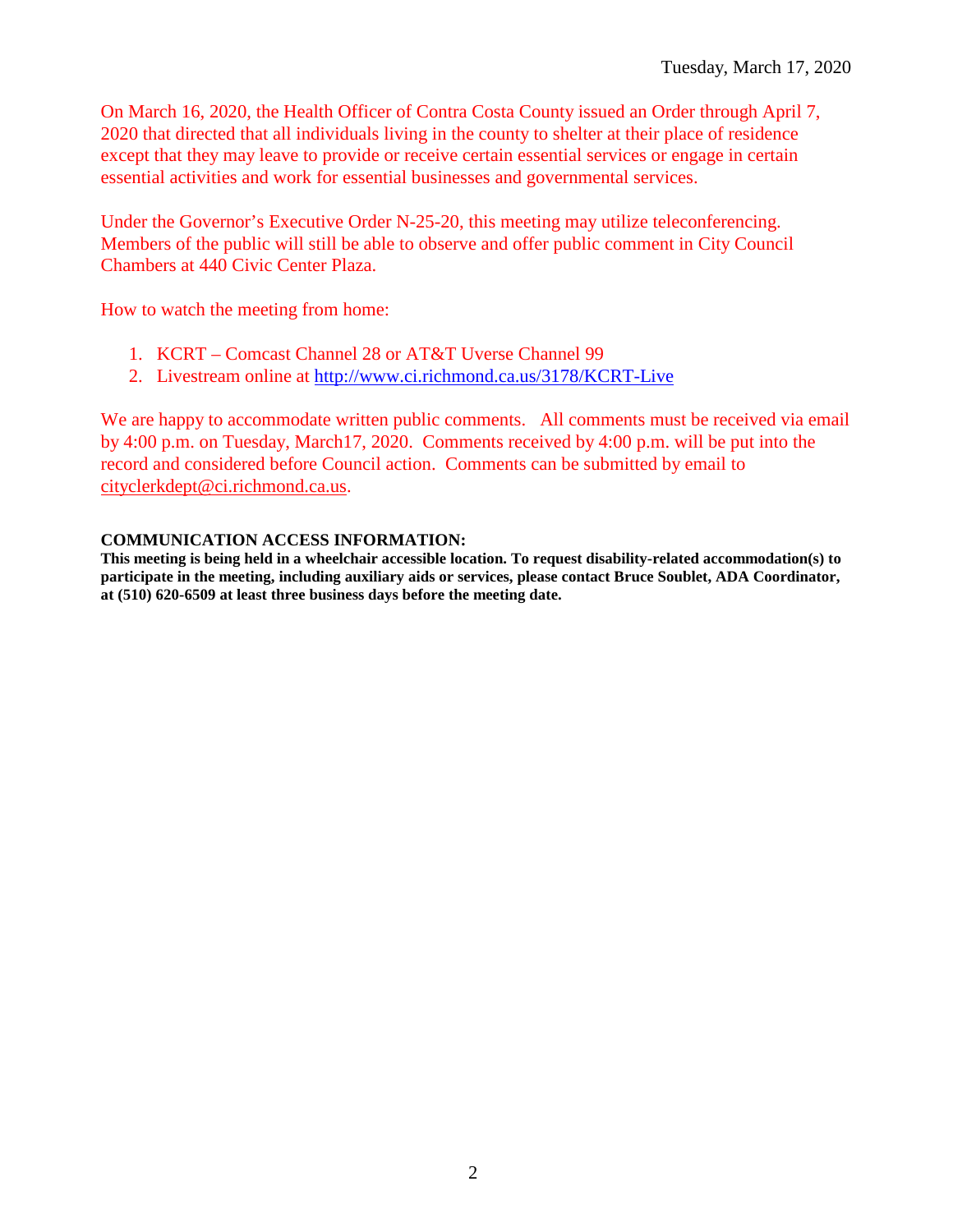# **MEETING PROCEDURES**

The City of Richmond encourages community participation at its City Council meetings and has established procedures that are intended to accommodate public input in a timely and time-sensitive way. As a courtesy to all members of the public who wish to participate in City Council meetings, please observe the following procedures:

**PUBLIC COMMENT ON AGENDA ITEMS:** Anyone who desires to address the City Council on items appearing on the agenda must complete and file a pink speaker's card with the City Clerk **prior** to the City Council's consideration of the item. Once the City Clerk has announced the item, no person shall be permitted to speak on the item other than those persons who have submitted their names to the City Clerk. Your name will be called when the item is announced for discussion. **Each speaker will be allowed up to TWO (2) MINUTES to address the City Council on NON-PUBLIC HEARING items listed on the agenda. Speakers are allowed up to THREE (3) minutes on PUBLIC HEARING items.**

**OPEN FORUM FOR PUBLIC COMMENT:** Individuals who would like to address the City Council on matters not listed on the agenda or on items remaining on the consent calendar may do so under Open Forum. All speakers must complete and file a pink speaker's card with the City Clerk **prior** to the commencement of Open Forum. The amount of time allotted to individual speakers shall be determined based on the number of persons requesting to speak during this item. **The time allocation for each speaker will be as follows:** 15 or fewer speakers, a maximum of 2 minutes; 16 to 24 speakers, a maximum of 1 and one-half minutes; and 25 or more speakers, a maximum of 1 minute.

### **SPEAKERS ARE REQUESTED TO OCCUPY THE RESERVED SEATS IN THE FRONT ROW BEHIND THE SPEAKER'S PODIUM AS THEIR NAME IS ANNOUNCED BY THE CITY CLERK.**

**CONSENT CALENDAR:** Consent Calendar items are considered routine and will be enacted, approved or adopted by one motion unless a request for removal for discussion or explanation is received from the audience or the City Council. A member of the audience requesting to remove an item from the consent calendar that is sponsored by City staff must first complete a speaker's card and discuss the item with a City staff person who has knowledge of the subject material **prior** to filing the card with the City Clerk and **prior** to the City Council's consideration of Agenda Review. Councilmembers who request to remove an item from the consent calendar must do so during Agenda Review. An item removed from the Consent Calendar may be placed anywhere on the agenda following the City Council's agenda review.

**CONDUCT AT MEETINGS:** Richmond City Council meetings are limited public forums during which the City strives to provide an open, safe atmosphere and promote robust public debate. Members of the public, however, must comply with state law, as well as the City's laws and procedures and may not actually disrupt the orderly conduct of these meetings. The public, for example, may not shout or use amplifying devices, must submit comment cards and speak during their allotted time, may not create a physical disturbance, may not speak on matters unrelated to issues within the jurisdiction of the City Council or the agenda item at hand, and may not cause immediate threats to public safety.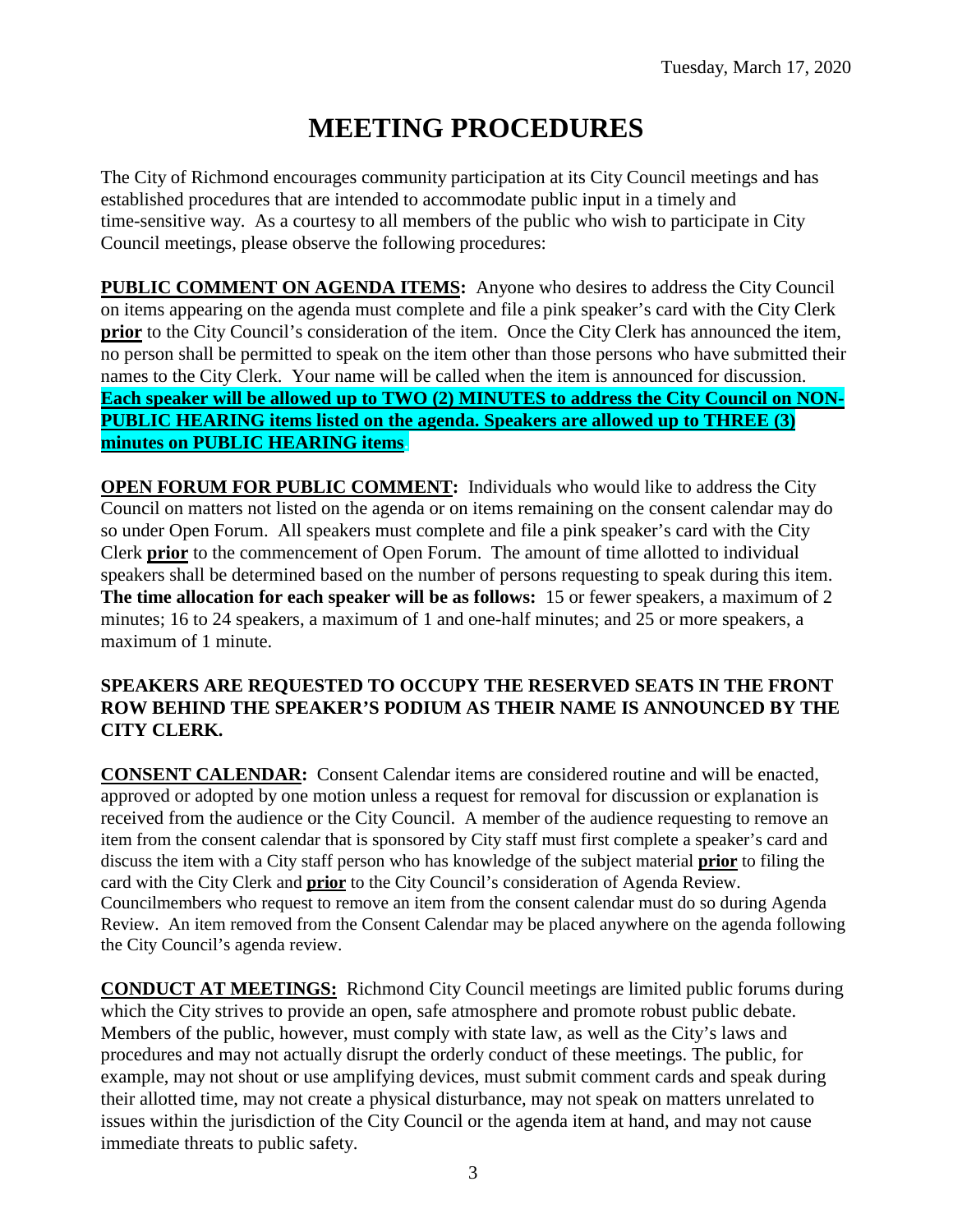**CITY HARASSMENT POLICY:** The City invites public comment and critique about its operations, including comment about the performance of its public officials and employees, at the public meetings of the City Council and boards and commissions. However, discriminatory or harassing comments about or in the presence of City employees, even comments by third parties, may create a hostile work environment, if severe or pervasive. The City prohibits harassment against an applicant, employee, or contractor on the basis of race, religious creed, color, national origin, ancestry, physical disability, medical condition, mental disability, marital status, sex (including pregnancy, childbirth, and related medical conditions), sexual orientation, gender identity, age or veteran status, or any other characteristic protected by federal, state or local law. In order to acknowledge the public's right to comment on City operations at public meetings, which could include comments that violate the City's harassment policy if such comments do not cause an actual disruption under the Council Rules and Procedures, while taking reasonable steps to protect City employees from discrimination and harassment, City Boards and Commissions shall adhere to the following procedures. If any person makes a harassing remark at a public meeting that violates the above City policy prohibiting harassment, the presiding officer of the meeting may, at the conclusion of the speaker's remarks and allotted time: (a) remind the public that the City's Policy Regarding Harassment of its Employees is contained in the written posted agenda; and (b) state that comments in violation of City policy are not condoned by the City and will play no role in City decisions. If any person makes a harassing remark at a public meeting that violates the above City policy, any City employee in the room who is offended by remarks violating the City's policy is excused from attendance at the meeting. No City employee is compelled to remain in attendance where it appears likely that speakers will make further harassing comments. If an employee leaves a City meeting for this reason, the presiding officer may send a designee to notify any offended employee who has left the meeting when those comments are likely concluded so that the employee may return to the meeting. The presiding officer may remind an employee or any council or board or commission member that he or she may leave the meeting if a remark violating the City's harassment policy is made. These procedures supplement the Council Rules and Procedures relating to disruption of orderly conduct at Council meetings.

Any law enforcement officer on duty or whose service is commanded by the presiding officer shall be Sergeant-at-Arms of the Council meetings. He/she, or they, shall carry out all orders and instructions given by the presiding officer for the purpose of maintaining order and decorum at the Council meetings (City Council Rules of Procedure and Order Section III F, RMC Section 2.12.030).

**\*\*\*\*\*\*\*\*\*\*\*\*\*\*\*\*\*\*\*\*\*\*\*\*\*\*\*\*\*\*\*\*\*\*\*\*\*\*\*\*\*\*\*\*\*\*\*\*\*\*\*\*\*\*\*\*\*\***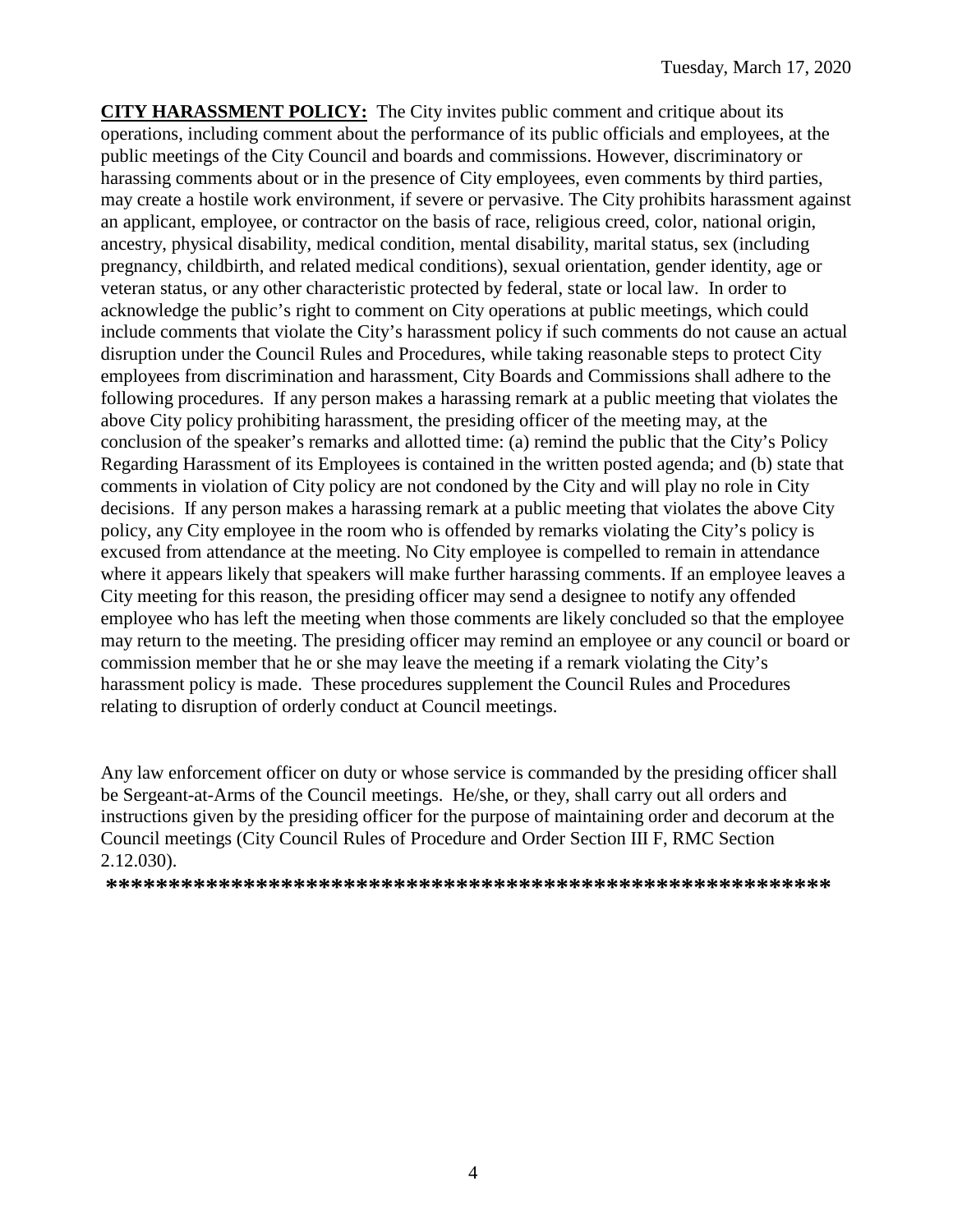## **SPECIAL MEETING OF THE RICHMOND CITY COUNCIL**

6:30 p.m.

- **A. PLEDGE TO THE FLAG**
- **B. ROLL CALL**
- **C. STATEMENT OF CONFLICT OF INTEREST**
- **D. AGENDA REVIEW**
- **E. REPORT FROM THE CITY MANAGER**
- **F. OPEN FORUM FOR PUBLIC COMMENT**

### **G. CITY COUNCIL CONSENT CALENDAR**

- **G-1.** APPROVE a contract with Badawi & Associates to provide annual audit services to the City of Richmond and its related entities for fiscal years 2019-20, 2020-21 and 2021-22, with an option to extend the contract in one-year periods, not to exceed a total of two additional fiscal years, for amounts not to exceed \$297,420, \$303,625, \$309,775, and \$309,775 in the two option years, respectively - Finance Department (Belinda Brown 620-6740, William Reed 620-6739).
- **G-2.** ADOPT a resolution by the City Council of Richmond authorizing the reduction of SEIU Local 1021 and the City's December 6, 2019 Tentative Agreement to final Memorandum of Understanding (MOU) language and providing for the submittal of the final MOU to the City Council for approval - Human Resources Management Department (Lisa Stephenson 620-6600).
- **G-3.** INTRODUCE an ordinance (first reading) to compensate the classifications represented by the Service Employees' International Union (SEIU Local 1021) in the City's classified service - Human Resources Management Department (620- 6600).
- **G-4.** APPROVE a contract with Colantuono, Highsmith & Whatley, PC for services provided by National Demographic Corporation for redistricting and public hearing services in connection with the City's transition to By-District Elections in an amount not to exceed \$63,500 - City Attorney's Office/City Clerk's Office (Rachel Sommovilla/Pamela Christian 620-6513).
- **G-5.** APPROVE a standing purchase order with Kelly-Moore Paints to purchase paint and painting supplies to be used in the care and maintenance of City owned buildings in an amount not to exceed \$150,000.00 over a three year period, with an option to extend two years - Public Works Department (Yader Bermudez 774- 6300).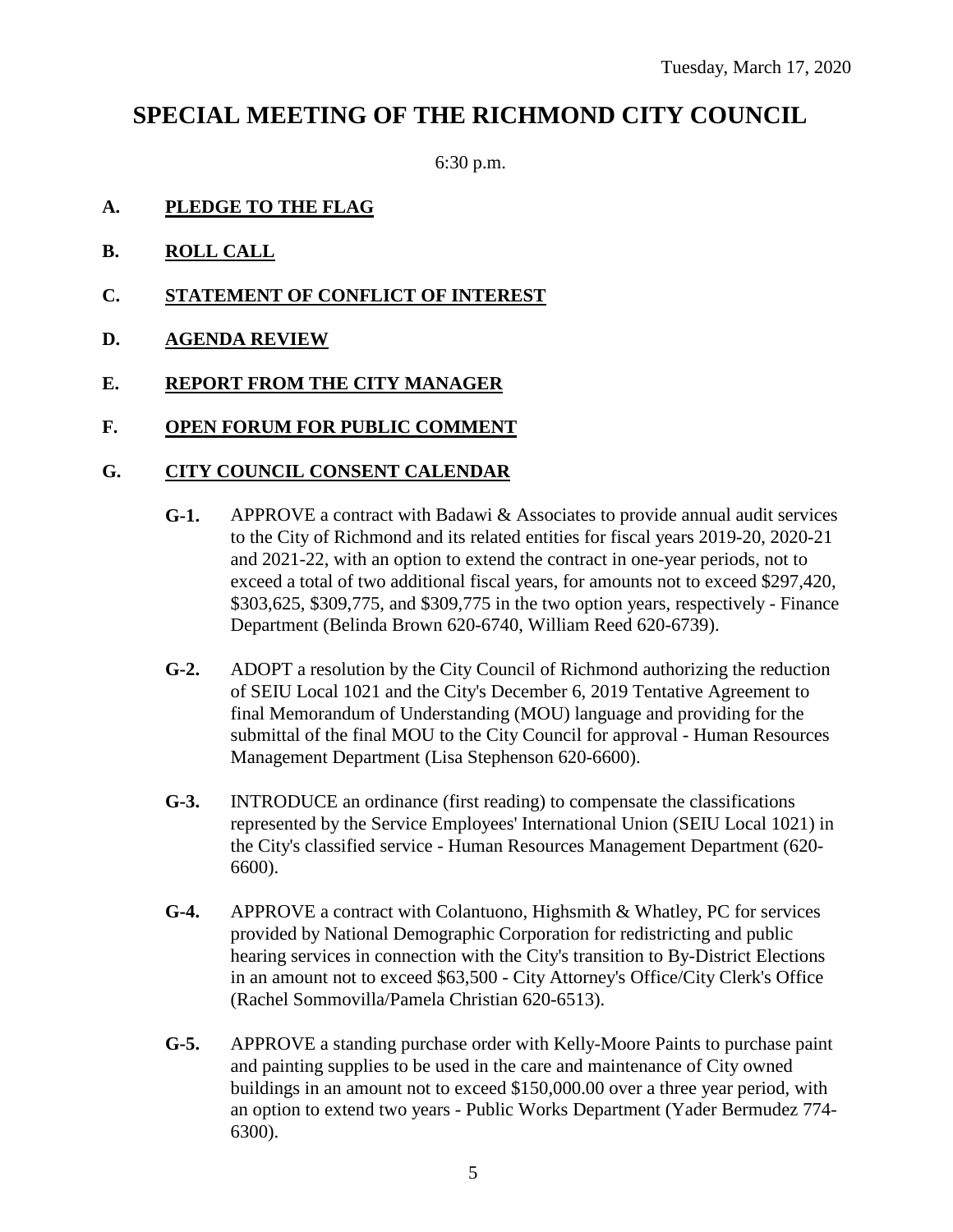- **G-6.** APPROVE a contract amendment with Nichols Consulting Engineers for additional design services on the Yellow Brick Road project. The proposed Contract Amendment would extend the term of the contract for two years and increase the amended contract amount by \$203,000.00 for a total contract amount not to exceed \$1,198,697.58 - Public Works Department (Yader Bermudez 774- 6300/Tawfic Halaby 621-1612).
- **G-7.** ACCEPT and APPROPRIATE \$40,000 in reimbursement funds in order to install electronic bicycle lockers - Public Works Department (Yader Bermudez 774-6300).
- **G-8.** APPROVE a one year contract with Legacy1Media, for online law enforcement recruiting services to include recruitment consulting strategy, department branding, video production, brochure and print design and content provider, in an amount not to exceed \$19,800. The term is from January 27, 2020, to December 31, 2020 - Police Department (Chief Bisa French 621-1802).
- **G-9.** APPROVE a contract with Bob Murray and Associates to conduct a recruitment for a police chief, in an amount not to exceed \$24,000 and for a term ending June 30, 2021 - City Manager's Office (Laura Snideman 620-6512).
- **G-10.** ADOPT a resolution authorizing service contracts for on-call civil and land development plan check and related inspection services for an amount not to exceed \$500,000 per firm over three years from March 2020 through June 2023, with an option to extend the contracts for two years - Community Development Department (Lina Velasco 620-6706).
- **G-11.** ADOPT a resolution acknowledging that Contra Costa County adopted Resolution No. 2020/36 issuing multifamily housing revenue bonds not to exceed \$80,000,000 to finance the acquisition and rehabilitation of Hacienda Apartments - Community Development Department (Lina Velasco 620-6706).
- **G-12.** APPROVE a Memorandum of Understanding (MOU) in partnership with Rosie the Riveter Trust and Rosie the Riveter/WWII Home Front National Historical Park and the City of Richmond Community Services Department, effective June 1, 2020 through September 30, 2020; and APPROPRIATE grant funding of \$31,850 to cover start-up costs, supplies, participation fees, and staff - Library and Community Services Department (Sal Vaca/Ranjana Maharaj 307-8006).
- **G-13.** APPROVE a contract with A-Para Transit to provide paratransit services for Richmond residents in an amount not to exceed \$300,000; contract term will be from March 18, 2020, to March 30, 2022 - Library and Community Services Department (Sal Vaca/Lori Reese-Brown 620-6869).
- **G-14.** APPROVE an appointment to the Economic Development Commission: APPOINT Reza Yazdi, new appointment, seat #5, term expiration date of March 30, 2023 - Office of the Mayor (Mayor Tom Butt 620-6503).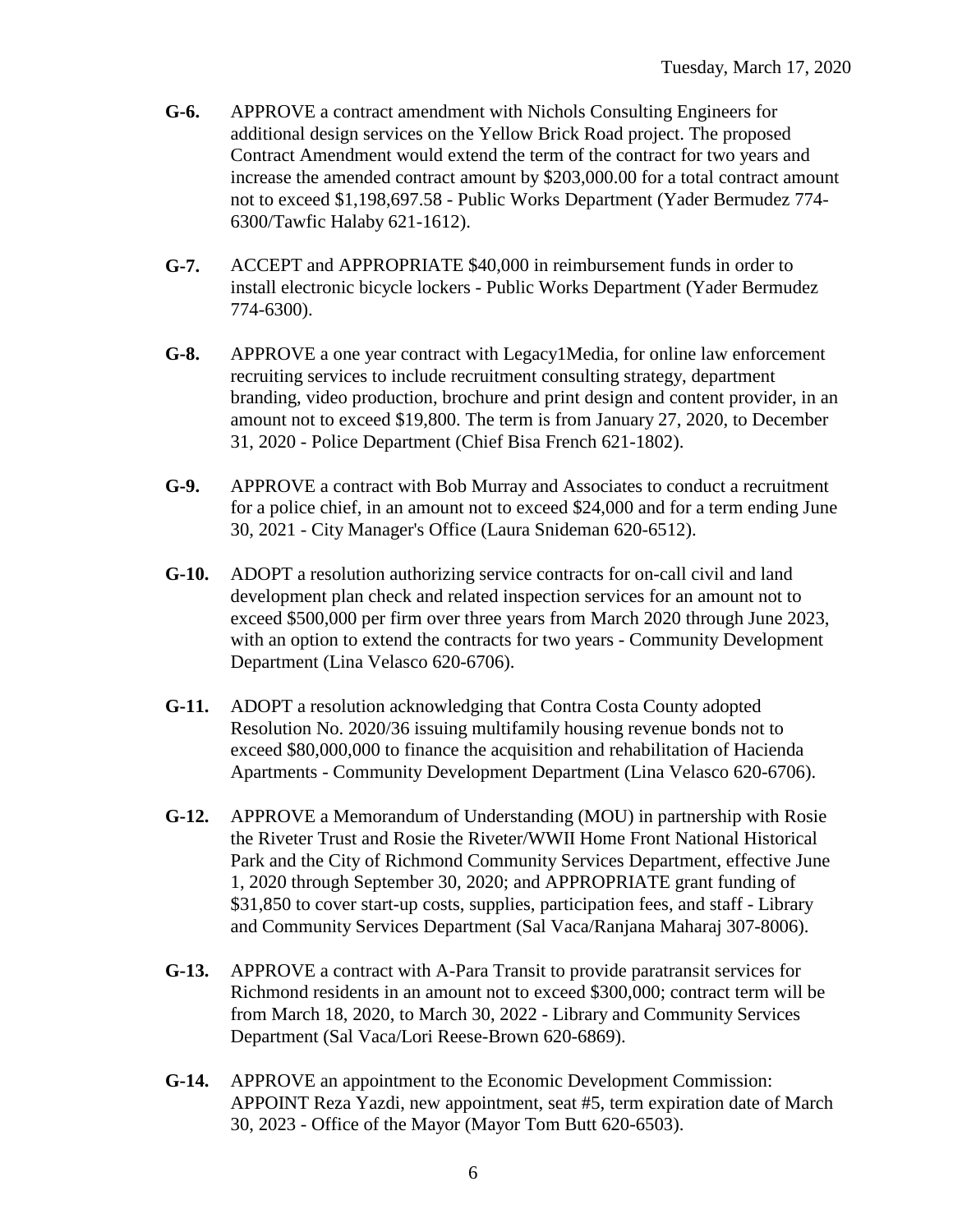- **G-15.** APPROVE actions to update the Youth Council: APPOINT Ashlee Davis, reappointment, seat #8, term expiration date October 1, 2020 - Office of Mayor (Mayor Tom Butt 620-6503).
- **G-16.** APPROVE appointment to the Workforce Development Board; APPOINT Geovanni Flores, new appointment, seat #7, labor, joint-management apprenticeship programs, community-based, and youth-serving organizations representative, term expiration date March 1, 2024; Hakim Johnson, new appointment, seat #9, business majority representative, term expiration date March 1, 2024; Chuck Carpenter, new appointment, seat #12, governmental, economic development, and community representative, term expiration date March 1, 2024; Miquel "Mick" Penn, new appointment, seat #13, business majority representative, term expiration date March 1, 2024; Jeffrey Carr, reappointment, seat #22, entities administering education, and community representative, term expiration date March 1, 2024; Steve Bell, re-appointment, seat #23, labor, joint-management apprenticeship programs, community-based, and youth-serving organizations representative, term expiration date March 1, 2024; Sarah Wally, re-appointment, seat #26, business majority representative, term expiration date March 1, 2024 - Office of the Mayor (Mayor Tom Butt 620- 6503).
- **G-17.** APPROVE appointments to the Arts and Culture Commission: APPOINT Melissa Kirk, re-appointment, seat #11, term expiration date January 31, 2024 - Office of the Mayor (Mayor Tom Butt 620-6503).
- **G-18.** APPROVE appointment to the Recreation and Parks Commission: APPOINT Soheila Bana, re-appointment, seat #9, term expiration date October 26, 2023 - Office of the Mayor (Mayor Tom Butt 620-6503).
- **G-19.** APPROVE appointments to the Richmond-Zhoushan Sister City Commission; APPOINT Matthew Lewis, re-appointment, seat #1, term expiration date December 31, 2022, Joseph Kong, re-appointment, seat #5, term expiration date December 31, 2022 - Office of the Mayor (Mayor Tom Butt 620-6503).
- **G-20.** APPROVE the minutes of the February 25, 2020, Regular City Council meeting - City Clerk's Office (Pamela Christian 620-6513).
- **G-21.** ADOPT a resolution ratifying the proclamation (Resolution No. 18-20) of a local state of emergency in the City of Richmond that was issued by the City Manager (Director of Emergency Services) on March 10, 2020, due to the potential of impacts of the outbreak of Novel Coronavirus (COVID-19) to the City of Richmond - City Manager's Office/Fire Department (Laura Snideman/Genevieve Pastor-Cohen 621-1264).
- **G-22.** REVIEW the revised purchasing policy that modifies the City's normal purchasing practices to assure that, in both emergency and exigent circumstances caused by a proclaimed disaster or emergency, the City is able to acquire the